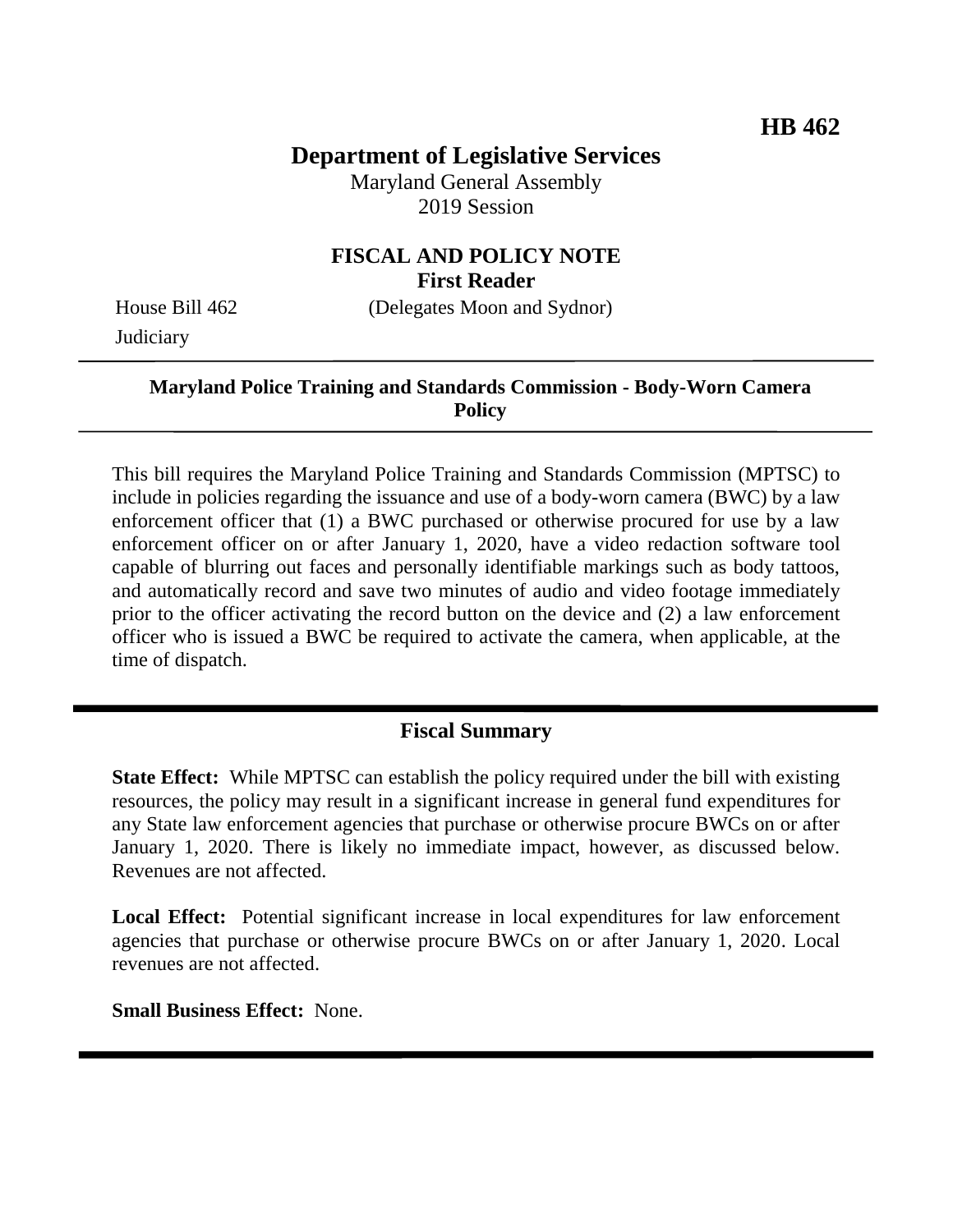## **Analysis**

**Current Law/Background:** Chapters 128 and 129 of 2015 established the Commission Regarding the Implementation and Use of Body Cameras by Law Enforcement Officers. Through the examination of model policies and discussion, the commission compiled a list of best practices for BWCs and submitted a report to the General Assembly and the Police Training Commission (now known as MPTSC) in September 2015. The commission's [report](http://dlslibrary.state.md.us/publications/Exec/GOCCP/HB533Ch129(2)_2015.pdf) addresses (1) procedures for testing and operating equipment, including when BWCs must be activated and when their use is prohibited; (2) notification responsibilities of law enforcement officers to individuals being recorded; (3) confidentiality and ownership of data; (4) procedures and requirements for data storage; (5) the review of recordings by parties in interest; and (6) the establishment of retention periods, the release of recordings as required by the Public Information Act, and the development of written policies for BWC usage consistent with State law and regulations issued by MPTSC.

Pursuant to Chapters 128 and 129, MPTSC developed a policy for the issuance and use of BWCs by law enforcement officers, which incorporated the recommendations of the commission. MPTSC also published a [Body-worn Camera Procedural Reference Guide](http://www.mdle.net/pdf/Body-worn_Camera_Procedural_Reference_Guide.pdf) that provides practical and detailed background information on BWCs as well as advisory language for use by law enforcement agencies.

**State Expenditures:** MPTSC can establish the policy required under the bill with existing resources.

Although all State law enforcement agencies contacted for information for this fiscal and policy note advise that law enforcement officers within their respective agencies do not currently use BWCs, general fund expenditures increase potentially significantly for any State law enforcement agencies that choose to purchase or otherwise procure BWCs on or after January 1, 2020. The Department of State Police (DSP) and MPTSC both advise that video storage and redaction services for BWCs have significant costs.

The Natural Resources Police, the Maryland Transit Administration Police Force, the Maryland Transportation Authority Police Force, and DSP each advise that law enforcement officers within each of their respective agencies do not currently use BWCs. Accordingly, there is likely no immediate impact on State finances.

**Local Expenditures:** The bill results in a potential significant increase in local government expenditures for local law enforcement agencies who purchase or otherwise procure BWCs on or after January 1, 2020. For example: